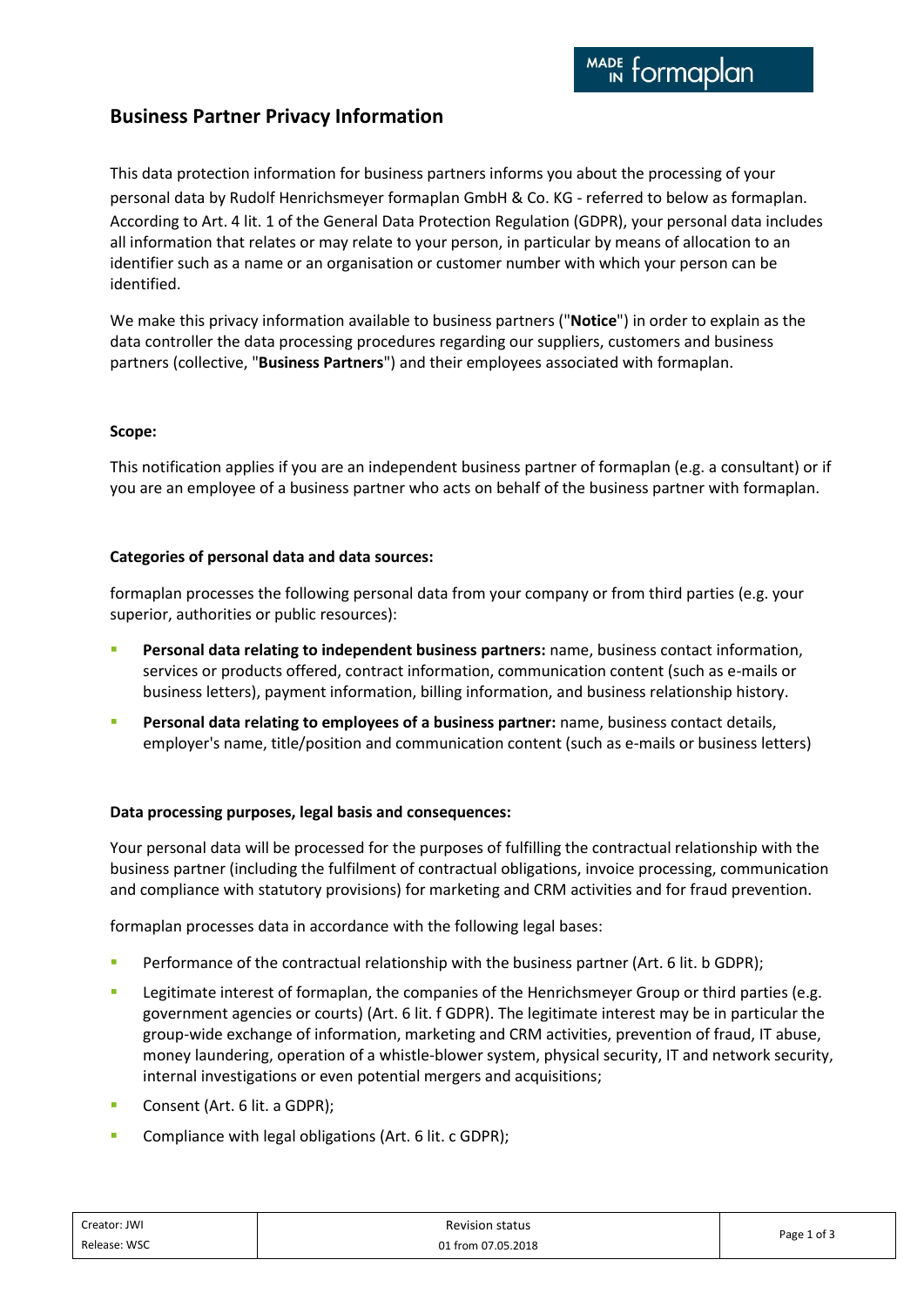The provision of personal data is necessary and voluntary for the conclusion and/or execution of the business partner contract. However, if you do not provide this data, it could delay or even prevent business partner management and administrative processes.

## **Recipient categories:**

formaplan may use service providers who act as processors to provide IT and other administrative support (e.g. service providers who offer support with accounts payable accounting or IT hosting and maintenance support). These service providers may have access to your personal information to the extent necessary to provide such services.

Any access to your personal data is limited to the persons who need the information to complete your activities.

formaplan may disclose your personal data if this is required or requested by government authorities, courts of law, external authorities or similar third parties.

# **Retention period:**

Your personal data is stored by formaplan as long as necessary by formaplan and our service provider, until our obligations are fulfilled. The data is backed up for as long as is necessary for the purpose in accordance with the applicable data protection law. Once formaplan no longer needs the data to fulfil contractual or legal obligations, it will be removed from our systems and records and/or measures will be taken so that your personal data is properly anonymized and rendered no longer identifiable, unless we need to retain your personal data in order to comply with legal or regulatory obligations to which formaplan is subject. For example, legally prescribed retention periods resulting from [specify commercial code, tax code], which are usually between 6 and 10 years or we must provide evidence within the limitation period, which is usually 3 years, but can also last up to 30 years.

## **Your rights:**

Should you have given your consent to certain processing activities, you can revoke this at any time with effect for the future. This revocation will not affect the prior processing of data.

In accordance with the data protection laws in force, you have the right: a) to inspect your personal data; b) to request the rectification of your personal data; c) to request the deletion of your personal data; d) to impose restrictions on the processing of your personal data; e) to request the transfer of your personal data; f) to object to the processing of your personal data. Note that the above rights may be limited by national law.

a) Right to information: You have the right to receive confirmation from us as to whether we process your personal data and gain access to this data. The access information shall include, inter alia, the purpose of the processing, the categories of personal data, the data subjects and the recipients or categories of recipients. However, this is not an absolute right and the interests of others may restrict your right of access.

You have the right to obtain a copy of the personal data processed.

| Creator: JWI | <b>Revision status</b> | Page 2 of 3 |
|--------------|------------------------|-------------|
| Release: WSC | 01 from 07.05.2018     |             |